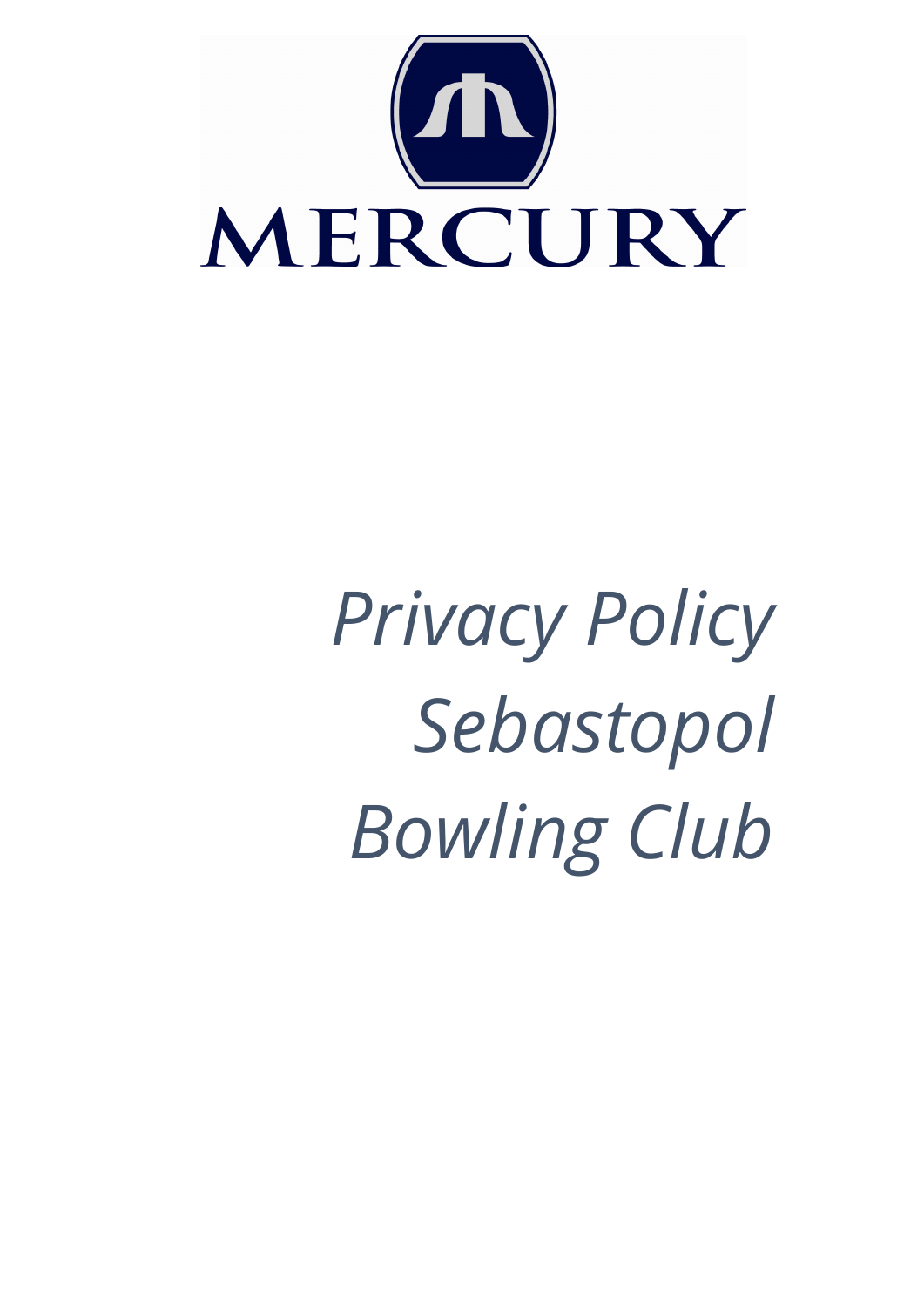

# November 20

#### Contents

| 2. |  |
|----|--|
| 3. |  |
| 4. |  |
| 5. |  |
| 6. |  |
| 7. |  |
| 8. |  |
| 9. |  |
|    |  |

Mercury has attempted to ensure that information in this policy is up to date and accurate. However, Mercury will not be responsible for any information that may be incorrect. Updates may be published from time to time as Mercury determines.

Mercury makes the material in this policy available on the understanding that users exercise their own skill, care and judgement with respect to its use.

The information contained in this policy is provided on the basis that the authors are not in any way responsible for any loss or liability by anyone acting on the information in this policy or for any error or omission from it.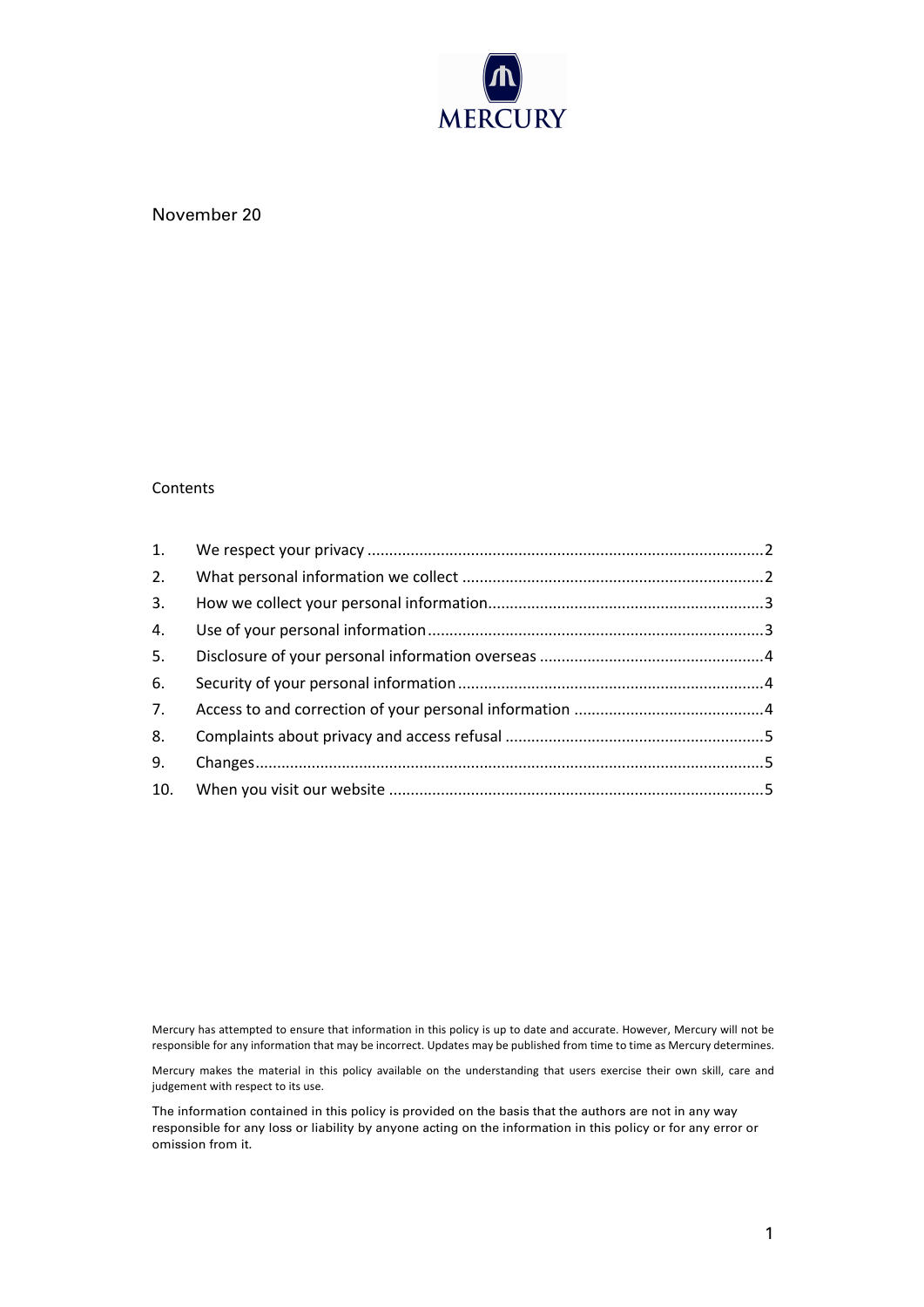

# Privacy Policy

# **1. We respect your privacy**

- 1.1 The ……………………..Club respects your right to privacy and this policy sets out how we collect and treat your personal information.
- 1.2 "Personal information" is information we hold which is identifiable as being about you.
- 1.3 We have updated this Policy to include information regarding COVID-19 vaccination status. Unless you ask us to keep this vaccination information on record, we sight the relevant certificate and we do not store this information. You may be required to produce the information more than once.

# **2. What personal information we collect**

- 2.1 We may collect the following types of personal information from you:
	- (a) name;
	- (b) phone number;
	- (c) fax number;
	- (d) information about the Club's goods or services you have been supplied with;
	- (e) information from enquiries you have made;
	- (f) communications between us and you;
	- (g) credit card information;
	- (h) email address;
	- (i) date of birth;
	- (j) club membership details and history;
	- (k) sporting competitions you have entered;
	- (l) trade promotions you have participated in;

(m)information required to be included in gaming/alcohol/AML/CTF registers.

- 2.2 In some instances we may collect "sensitive information", for example:
	- (a) information about your health or disabilities for the purpose of playing sport;
	- (b) people who work with children at the Club are required to have a working with children check;
	- (c) employees and Board Members:
		- (i) may be required to provide police checks; and
		- (ii) are required to provide COVID-19 vaccination status information; and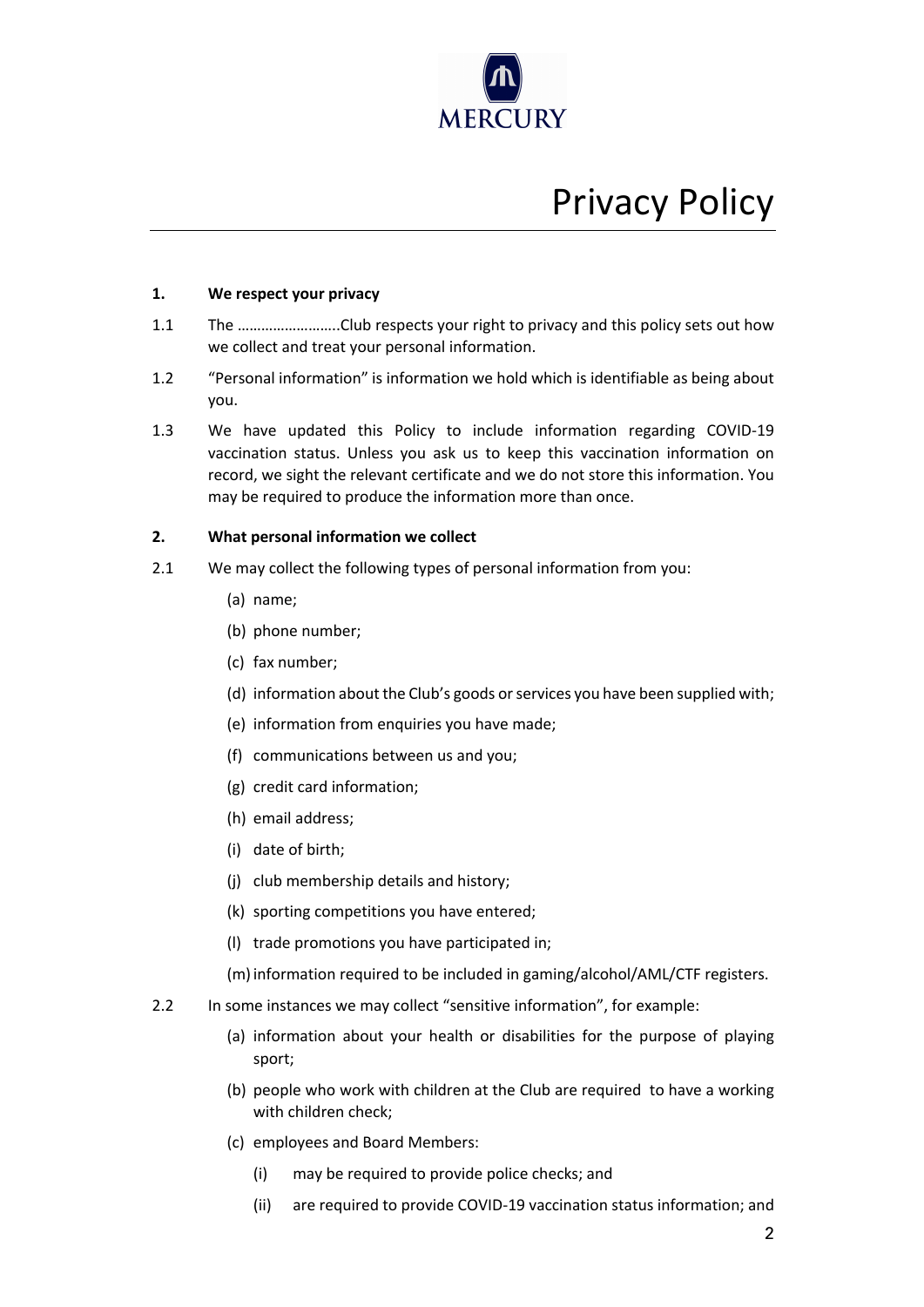

(d) members and visitors who attend at the Club's premises are required to provide information regarding their COVID-19 vaccination status.

# **3. How we collect your personal information**

- 3.1 We collect personal information from you by extracting information from a variety of sources, including:
	- (a) membership applications and renewals;
	- (b) electronic or personal interaction with us;
	- (c) when you access our website;
	- (d) when we provide our goods and services to you;
	- (e) entry forms for trade promotions, loyalty programs and sporting competitions;
	- (f) the documents and information we are legally required to collect in order to comply with our:
		- (i) Responsible Service of Alcohol Policy;
		- (ii) Responsible Service of Gambling Policy;
		- (iii) AML/CTF Program; and
		- (iv) rules regarding admission of guests and authorised gaming visitors;
	- (g) information provided directly by employees and Board Members; and
	- (h) sources that provide acceptable COVID-19 vaccination certificates eg the government phone apps or certificates provided by you or your doctor.
- 3.2 We take reasonable steps to ensure that your personal information is secure.

# **4. Use of your personal information**

- 4.1 We use your information to:
	- (a) provide our goods and services to you;
	- (b) to comply with our legal obligations including under the following legislation:
		- (i) Liquor Control Reform Act
		- (ii) Gambling Regulation Act;
		- (iii) AML/CTF Act
		- (iv) Associations Incorporation Act or Corporations Act
		- (v) Public Health and Wellbeing Act;
	- (c) to comply with the rules of the peak sporting bodies we are associated with;
	- (d) to conduct our loyalty programs and to provide you with the benefits of those programs;
	- (e) send you direct marketing material from the Club only when you have agreed to receive it and have not opted out;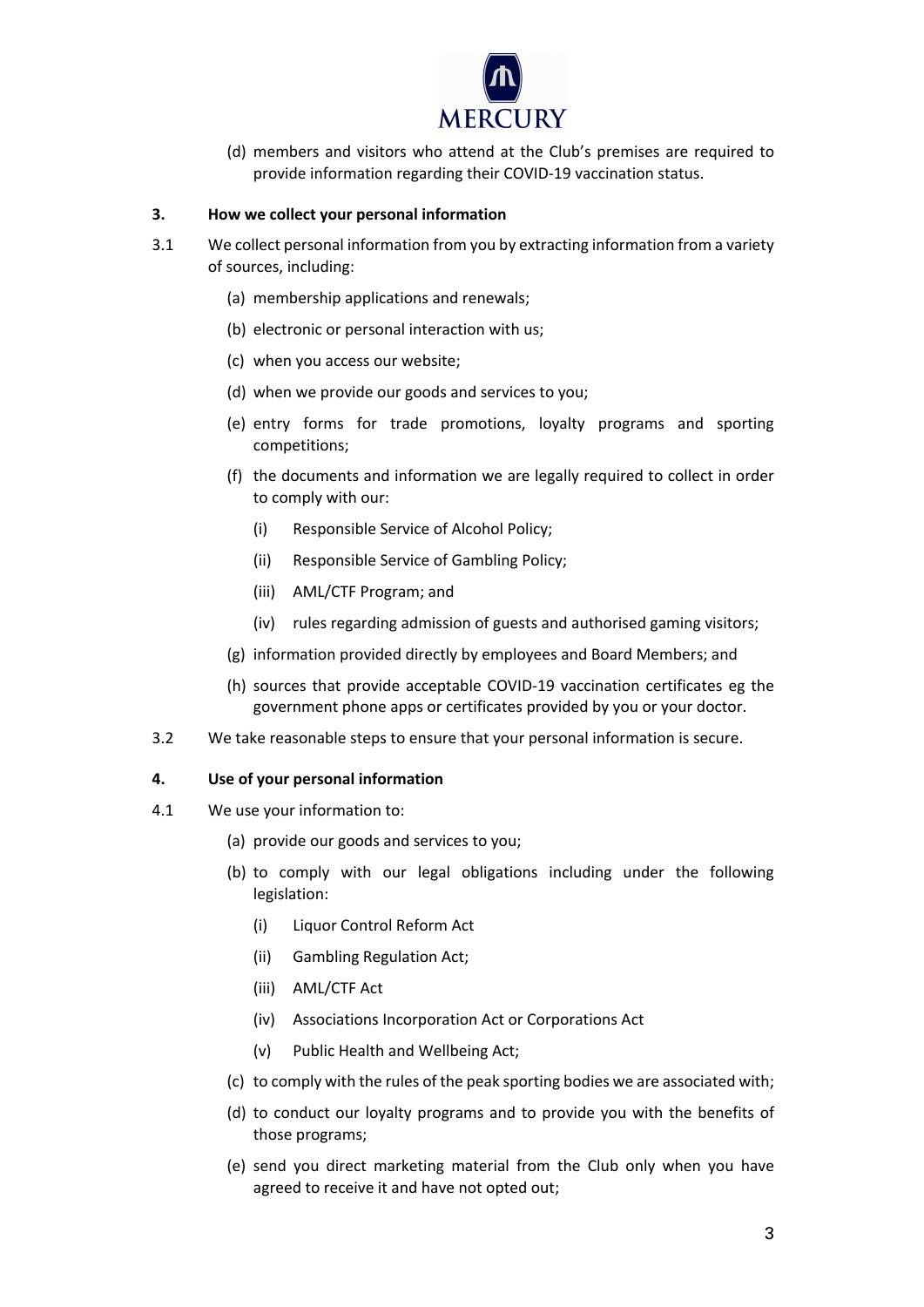

- (f) to improve our services and to notify you of opportunities that we think you might be interested in.
- 4.2 Unless you have asked us to keep your COVID-19 vaccination information on record:
	- (a) we sight the information to ensure compliance with the *Public Health and Wellbeing Act;*
	- (b) we do not store that information; and
	- (c) we do not use it for any purpose other than to ensure compliance with the *Public Health and Wellbeing Act*
- 4.3 We do not provide your information to third parties, except that we may provide your information to our business partners who assist us in the provision of our services to you.
- 4.4 Because of the requirements in the legislation listed above, the Club cannot provide for anonymity and pseudonymity when you deal with us.

#### **5. Disclosure of your personal information overseas**

We do not disclose your personal information to overseas recipients.

#### **6. Security of your personal information**

- 6.1 We take reasonable steps to protect your personal information. However, we are not liable for any unauthorised access to this information.
- 6.2 We destroy or de-identify your personal information when it is no longer required for the purpose we collected it.

#### **7. Access to and correction of your personal information**

- 7.1 Generally you can access your personal information by contacting the Club's Manager, contact details are listed below. We may charge a reasonable administration fee for this access.
- 7.2 We may not give you access to your personal information in the following circumstances:
	- (a) giving you access would pose a serious threat to the life, health or safety of any individual or to public health or public safety; or
	- (b) giving access would have an unreasonable impact on the privacy of other individuals;
	- (c) the request for access is frivolous or vexatious;
	- (d) the information relates to existing or anticipated legal proceedings;
	- (e) giving access would prejudice negotiations we are having with you;
	- (f) giving access would be unlawful;
	- (g) giving access would impede an investigation into serious misconduct or suspicious matters; or